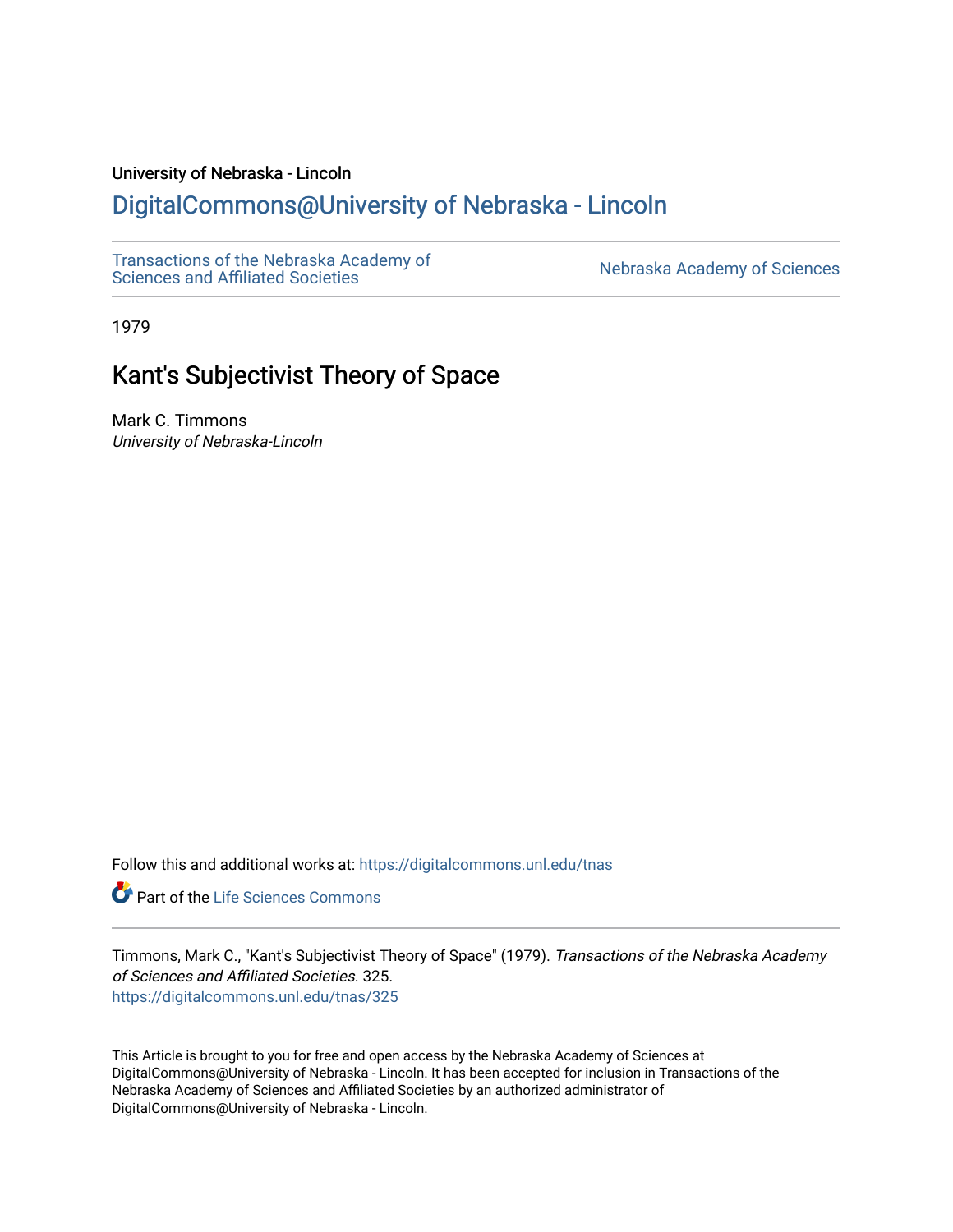#### **KANT'S SUBJ ECTIVIST THEORY OF SPACE**

#### **MARK C. TIMMONS**

Department of Philosophy University of Nebraska-Lincoln Lincoln, Nebraska 68588

In his 1780 *Kritik der Reinen Vernunft,* Kant rejects those objectivist views of space according to which space belongs to the order of things in themselves, either as itself a thing in itself (Newton), or reducible to properties of things in themselves (Leibniz), and argues for a subjectivist alternative. What this subjectivist view comes to is unclear. This paper provides an analysis of a few key passages from the *Kritik* in an attempt to reconstruct Kant's doctrine of space.

t t t

In the *Transcendental Aesthetic,* Kant argues for a subjectivist theory of space, and while the philosophical considerations that (he thinks) necessitate such a view are made reasonably clear, what this subjectivist account comes to is unclear. Much of the unclarity is due to such expressions as "form of appearance," "subjective condition of sensibility," "outer intuition," and so on, which are constantly used by Kant to characterize his view. Hence, in this essay I intend to investigate, in some detail, the meanings of certain key terms and expressions, a correct understanding of which is indispensible for interpreting Kant's doctrine of space. This project will provide, I hope, the necessary groundwork for any future study of Kant's theory of space.

A clear statement of what I shall refer to as the *Transcendental Aesthetic* doctrine of space (T.A. doctrine) reads:

(I) Space is nothing but the form of all appearances of outer sense. It is the subjective condition of sensibility, under which alone, outer intuition is possible for us (A26, B42).

First in the order of clarification is an examination of the relationship between the expressions "form of all appearances" and "form of intuition." In the *Kritik,* Kant uses them interchangeably. This is because here the logical doctrine of intuition is connected with the metaphysical doctrine of sensibility. The logical sense of intuition serves to distinguish this notion from that of concept. Both are modes of knowledge: by intuition a representing creature is put into an imme-

diate relation to an object, this representation being single; while through concepts, the subject is mediately related to objects by the representation of features common to several objects falling under the concept. The point is that intuition as contrasted with conception depends somehow upon an immediate presence of an object to consciousness. In human beings that faculty of intuitive awareness is sensibility. Our intuition, then, is sensible and depends for its operation upon sensory stimulation from independently existing objects .. The result of this sort of intuition (empirical intuition) is what Kant calls "appearance," the datum of possible experience (A 119). "Appearance," defined as "the undetermined object of an empirical intuition" (B34 A20), is a composite of matter (sensation) and form (space and time). An appearance, then, is that mode of consciousness in human beings through which we are put into an immediate relation to objects. This sort of connection between intuition generally and sensibility enables Kant to use "form of intuition" (meaning empirical intuition) and "form of appearance" interchangeably.

Returning now to the above quoted passage, consider first the phrase "form of all appearances of outer sense." What can it mean to say that space is the *form* of anything? A clue to an understanding of this can be gained by considering Kant's talk of the forms of judgment.

Kant defines judgments as functions of unity among mediate representations, i.e., concepts. A concept for Kant is a principle of unity by which we can represent a number of immediate representations (intuitions) under one representation. That is, for Kant, a concept is a rule, the use of which enables us to represent a number of representations immediately given to us in intuition. Now all thought is judgmental, by which we relate or connect different concepts together according to certain patterns. Each pattern of connection represents a possible logical form for thought, which, taken collectively, exhaustively represents the logical structure for all thinking whatsoever. What this comes to is this: for any syntactically coherent utterance or thought, e.g., "all bodies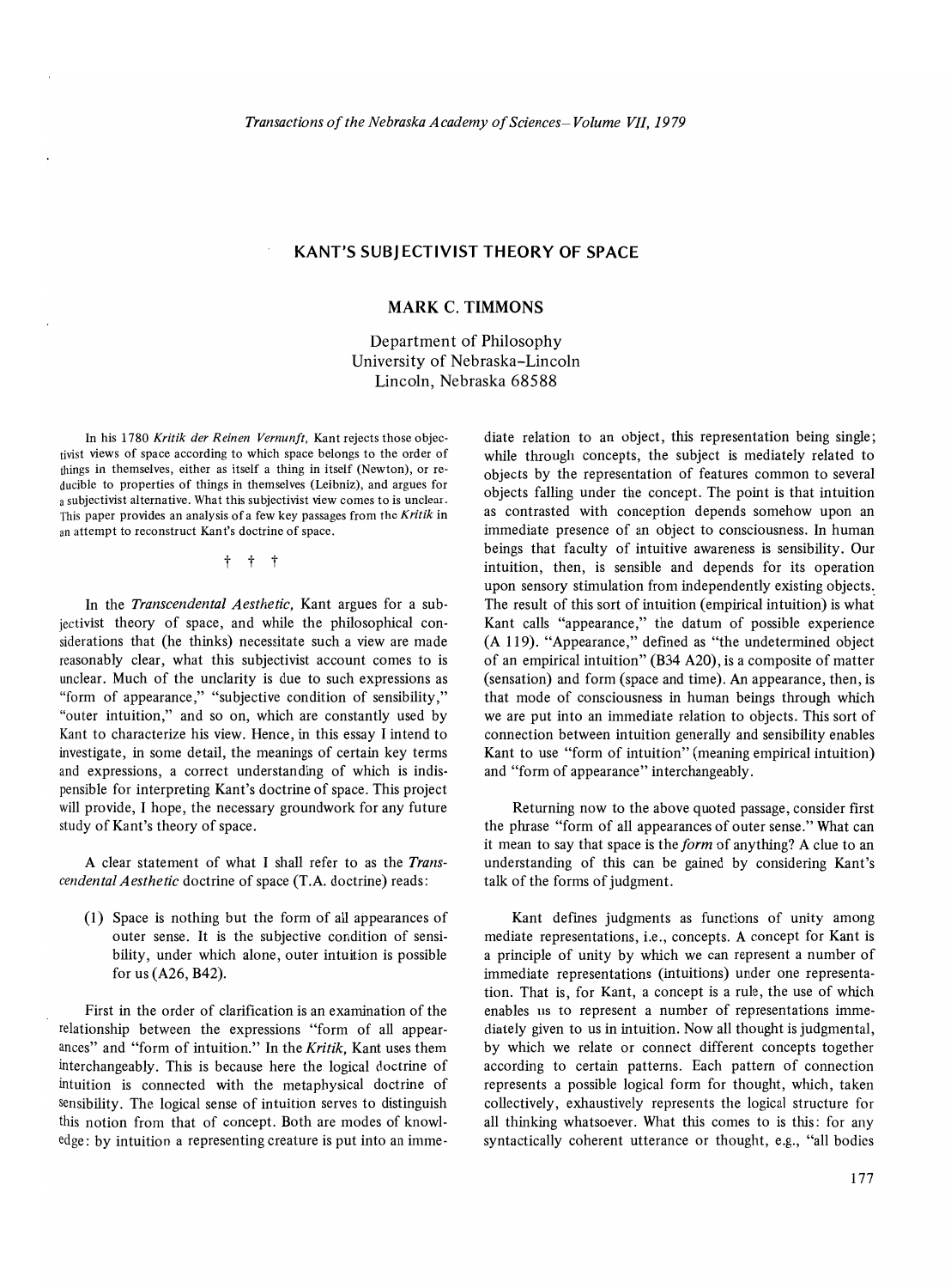are heavy," we can abstract from its content (i.e., the predicates and individual constants) and consider its form in isolation, which in this case is "all---are. . . ." Now the structural features of any thought may be separated into quantity, quality, relation, and modality. The judgment in question is universal, affirmative, categorical, and assertoric, corresponding respectively to these general structural features. Further, these features represent the most generic features of judgment *qua* judgment. The point is that to judge at all is to combine or relate concepts in certain patterns such that unless one's judgment exemplifies one of the forms, one simply has not offered a meaningful judgment. For Kant, then, the (logical) forms of thought or judgment are the limits or permissible ways in which one can meaningfully judge.

Applying this to the notion "form of sensible appearance," it follows that insofar as space is a *form,* it represents some sort of structure to which all sense content must conform if intuition is to take place at all. We might say, then, that space represents patterns of connection holding between the elements of intuitive awareness.

Clearly, though, more is involved here. Given this much, Kant's view is compatible with those of both his empiricist and rationalist predecessors. Descartes, Newton, and Leibniz, for instance, all hold that space is a fundamental feature of experience in the sense explained above, i.e., that the possibility of knowledge of objects presupposes space. What makes Kant's view unique and interesting is the further claim that space, in some special sense, represents the elementary, *a priori*  structure of outer appearance. Kant says that this form or structure is that which "so determines the manifold of appearances that it allows of being ordered" (B34, A20). To understand this phrase, let us turn to the second sentence of the quotation.

The phrases "form of sensible appearance" and "subjective condition of sensibility" seem to be used synonymously in A26, B42. Consider the latter phrase. What does it mean to say that space is a necessary or universally-valid condition of sensibility? Generally, to say that something  $X$  is a necessary condition for something else Y is to make the counterfactual assertion that if X were to be removed or not to occur, then Y would not occur. Using this admittedly rough analysis of "necessary condition," we might say that if space, which has its seat in the mind, were to be removed, no representation of objects would be possible. (Presumably this would cover *both* immediate and mediate representations.)

But again, this is quite compatible with opposing objectivist theories. Newton, who held that space is an immaterial, independently-existing entity in which all things are placed, would no doubt argue that without space, human perceptual awareness of objects would be impossible.

 $\ddot{\phantom{0}}$ 

This brings us finally to the distinguishing feature of

Kant's doctrine: space, as a necessary condition of sensibility is *subjective in origin*. That is, space-the structure of all intuitive representation in us-has its source in the human mind as a feature of our faculty of sensibility. Thus, from the foregoing we can say that, for Kant, space just is a *necessary*  subjective condition of sensibility, understanding the under. scored phrase in the way explained above.

Still, matters are not as clear as they might be, for what sense does it make to say that *space* is a *condition* of sensible awareness? Again, let us assume that talking of  $X$ 's being a necessary condition for Y can be "unpacked" counterfactule ally. But the question here concerns what sort of "thing" this necessary condition of sensibility is. Or better (though not necessarily more perspicuous), what is the *nature* of this subjective condition called space? It seems quite peculiar  $t_0$ identify space with a necessary condition of some sort.

Consider, for a moment, talk of necessary conditions Such talk typically arises in connection with talk of causation In most accounts, the relata of the causal relation are events or activities. Thus, in the context of Kant's doctrine, I suggest that to talk of space as a necessary condition, space must be looked upon as an originally given mental activity; or better since it is part of our mental makeup and "exists" anteceden to any actual experience, space is a mental *capacity.* Just as, necessary condition for a piece of glass to shatter upon impac is that it must have a certain sort of capacity, i.e., to breal upon impact, so also we must possess the capacity of being able to represent spatially if we are to have intuitions. More precisely, space, on this account, is to be understood as , mental disposition, a disposition manifested as a *manner* 0 arranging or combining the sensible data (sensations) givel through outer sense.

This, I suggest, is the most plausible way of reading thos passages in the *Transcendental Aesthetic* in which space i identified as "the subjective condition under which we ca have outer intuition." Indeed, the foregoing should shed som light on Kant's definition of "form of appearance" ("that i which alone the sensation can be posited and ordered ...") the ordering and positing being a capacity of the mind, whic in the case of outer sensation is called space.

No doubt, further clarification and defense are needed i behalf of this interpretation. To this end, consider a number of passages that suggest this view. Speaking generally, Kar says:

- (2) In every being the constituent elements of it (essel tialius) are the matter and the *mode* in which the are combined ... (B222).
- (3) Space itself, however, is nothing but an inner mod of representation in which certain perceptions al connected with one another (B43).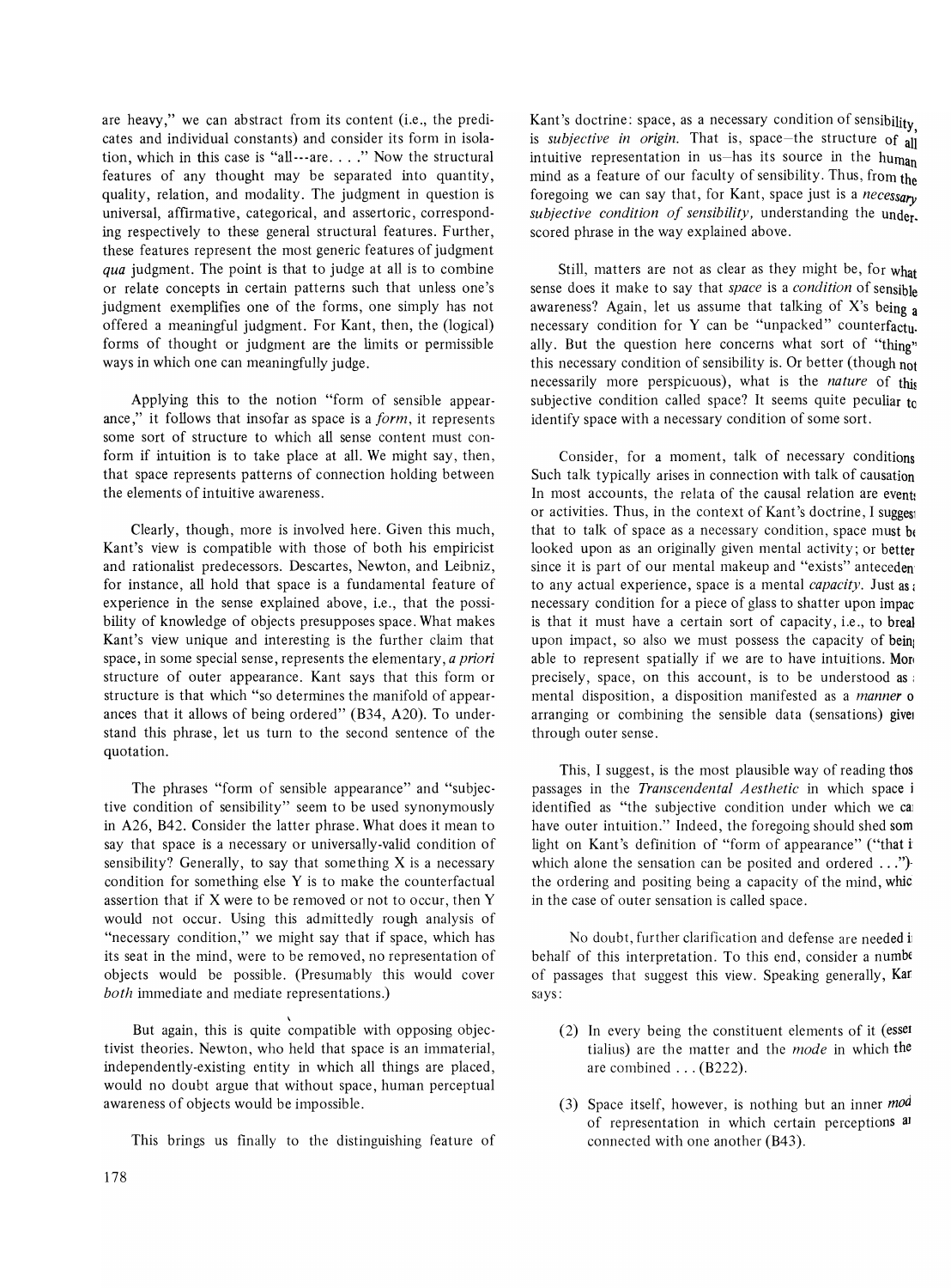- (4) ... the form of this intuition can lie *a priori* in our faculty of representation, without being anything more than the *mode* in which the subject is affected (B130).
- (5) The merely subjective state of the representing subject, insofar as the manifold is given in a special manner (for its intuiting and synthetic unity), is called "sensibility"; and this *manner* of intuition, given *a priori,* is the sensible form of intuition (Letter to Beck, 20 January, 1792).

(My emphasis throughout.)

I think the best way of understanding this talk of mode and manner is in terms of mental capacity or disposition, as explained above.

In order to strengthen this interpretation of the doctrine, I turn to Kant's account of the synthesis of apprehension expounded in both A and B deductions of the categories. My claim will be that space (and time) function as that *manner*  or way in which the imagination connects appearances in its apprehension of the empirical content of intuition. That is, space (and time) represent the peculiar manner in which the data of empirical intuition are taken up and put together by the imagination. Of course, to clarify this we need to explain Kant's notion of the synthesis of apprehension.

Recall that sensations for Kant are the raw data of empirical intuition, i.e., the mental effects due to the affection of our senses by independently existing objects. As such, sensations have no extensive magnitude, i.e., are nonspatial in character.

Apprehension by means merely of sensation occupies only an instant, if, that is, I do not take into account the succession of different sensations. As sensation is that element in the [field of appearance] the apprehension of which does not involve a succession synthesis proceeding from the parts to the whole representation, it has no extensive magnitude (B209).

This passage is important and may be explained as follows. Considered in isolation, apart from the successive synthesis of apprehension, sensations as such are non-extended magnitudes-they are intrinsically nonspatial in character. They are, that is, mere mental affections arising in us in a particular manner. If we consider sensations individually, our apprehension of each of them would not involve successive synthesis and *hence* not be spatially extended. It is the successive synthesis of apprehension of sensations that results in the appearances-i.e., sensations plus form. Space, it seems, is a manner of connecting sensations to generate appearances.

Appearances, then, are the result of the synthesis of

apprehension. To substantiate this claim, consider the following remarks.

- (7) The appearances, insofar as they are objects of consciousness, simply in virtue of being representations, are not in any way distinct from their apprehension, that is, from their reception in the synthesis of imagination; and we must therefore agree that the manifold of appearances is always generated in the mind successively (A190).
- (8) The *appearances* are, in their apprehension themselves, nothing but an empirical synthesis in space and time, and are given only within this synthesis (A499).

The following seems to emerge from (6) and (7): appearances are initially "given" only through a certain synthesizing activity of the imagination. Appearances are thus the result of an activity of the imagination. It is the successive combining of sensation, which takes place in a certain *manner,* that results in appearances-the data of all knowledge. Space lies at the basis of this synthesis.

This way of looking at things is further substantiated by remarks in the B deduction of the categories.

- (9) First of all, I may draw attention to the fact that by *synthesis of apprehension* I understand that combination of the manifold in an empirical intuition, whereby perception, that is, empirical consciousness of the intuition (as appearances), is possible (B160).
- (10) In the representation of space and time we have *a priori* forms of outer and inner sensible intuition; and to these the synthesis of apprehension of the manifold of appearance must always conform, because in no other way can the synthesis take place at all (B160).
- (11) When, for instance, by apprehension of the manifold of a house, I take the empirical intuition of it intQ a perception, the necessary unity of space and of outer sensible intuition in general lies at the basis of my apprehension (B162).

In (9), Kant in effect is saying that synthesis of apprehension is a combination of the manifold in an empirical intuition, i.e., a combination of sensations which result in appearance. In (10) and (11), Kant is saying that space (and time) lie at the basis of this synthesis, i.e., as the manner in which sensations are combined.

To sum up: We began with the phrase "form of intuition," the explication of which led to an analysis of what Kant means in claiming that space is a subjective condition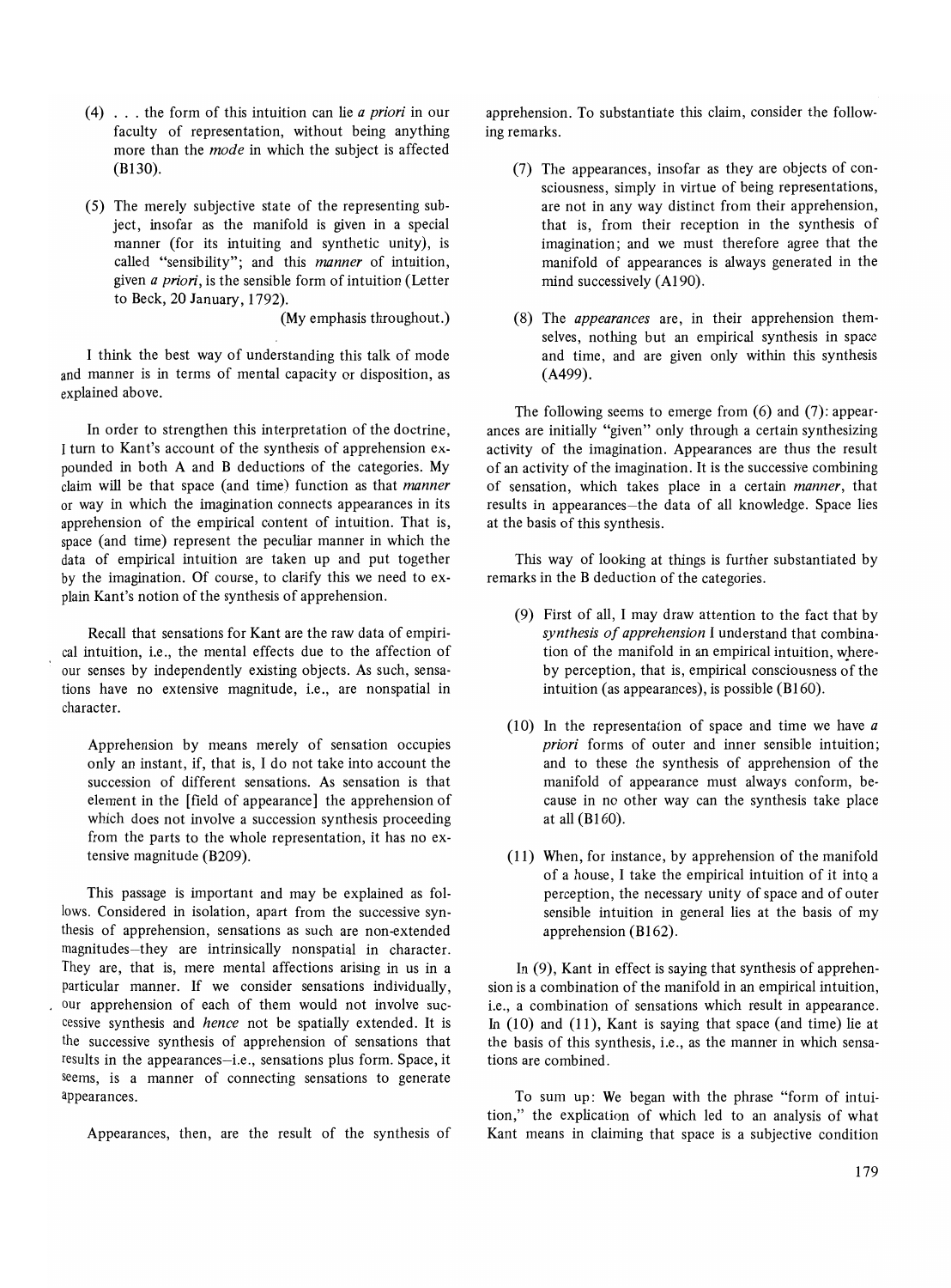of sensible intuition. We found that, originally, space is a mental capacity, which on the occasion of sensible stimulation is the manner or mode in which the imagination combines appearances in what Kant calls the synthesis of apprehension.

Some brief clarifying comments are in order. One may be inclined to ask what precisely is this manner or mode of imagination identified with space. To characterize space as some sort of imaginative capacity for combination of sensation is mysterious.

All that can be said here is that sensations are combined by the activity of the imagination in a *spatial manner.* One of the fundamental tenets of Kant's doctrine of space, first expounded in the 1768 essay "Concerning the Ultimate Foundation of the Differentiation in Space," is that spatial relations are *sui generis,* i.e., not reducible to any other set of relations or properties of objects. Thus, all that can be said about this manner of combination is that it is spatial in character.

It might be objected that, insofar as I have made space a capacity of the imagination, I have made the imagination a part of sensibility. But, as Kant says, sensibility is a receptive, i.e., passive faculty of knowledge; hence, the imagination, which functions to combine or synthesize mental data, is a feature of the understanding.

Without pursuing matters too far, it is clear that the doctrine of imagination in Kant is obscure. It simply is not clear whether the imagination properly belongs to sensibility or the understanding, or has its feet in both. (I incline toward the latter view.) In Kant's *Anthropology,* which in part is Kant's psychological theory, it is interesting to note that imagination is in fact classified as a power of the faculty of sensibility.

A connected problem may be stated as follows: Kant seems to hold that space and time, as forms of all sensible intuition, comprise a receptive capacity, i.e., a capacity to be affected in certain ways. In my view, it seems that space is no mere receptive form but an active source of knowledge, seated in the imagination. Now if we consider the active/passive division Kant makes between the two fundamental sources of knowledge, it seems that the distinction is really between spontaneous mental activity and receptive non-activity. Presumably, the central idea here is that there are two sources of knowledge: from one source we receive data upon which the other operates. The result is experience. Now, insofar as the objection above makes any sense at all, it is claimed that in my interpretation, space acts upon the data of experience, whereas Kant explicitly says that space is a manner of being affected.

My response is that it is the imagination which is active in combining the data of the senses, while space merely represents the manner in which this combination takes place. Space, in my view, then, need not be understood as an active capacity itself.

There are two final points that should be made in con. nection with my interpretation. There are a number of places in which Kant holds that space and time are produced or generated by a synthesis of the productive imagination. Here we must be careful to avoid being misled by an ambiguity in Kant's use of "space." Space, as form of intuition and under\_ stood as a mental capacity, is not generated. I do not think such a claim would even make sense. On the other hand, Kant holds that a combination of appearances is represented as extended objects in space. The space in which things are located can be said to be produced as a result of the synthetic activity of the imagination. "Space" in the latter sense is called "empirical space" (see *Metaphysical Foundations of Natural Science*), the blueprint for which has its source in the imagination.

Note that talk of the production of space is quite consistent with the T.A. doctrine of space according to which space is *originally given* as a single unified and infmite manifold. Space, that is, does not consist of (spatial) parts that combine to form one, all-embracing space. Rather, space is an innate capacity of unification and, as such, each so-called empirical space produced represents one determinate result of this activity. To speak of empirical spaces, i.e., "different" spaces, presupposes some way of differentiating them. But obviously, since it makes no sense to talk of space as some object of awareness, empirical space (insofar as this phrase has meaning) simply denotes a certain position holding among the objects represented. Thus, to speak of different spaces as part of one all-embracing space is really elliptical for talk about situations of objects relative to one another, the possibility of which presupposes that they are represented in a unified manner-a spatial manner.

In the *Transcendental Aesthetic,* Kant says that space is *given,* i.e., it is an intuition that "must be found in us prior to any perception of an object" (B41). This seems to suggest that space lies in us as an innate representation. In *On a Discovery According to which Any New Critique of Pure Reason Has Been Made Superfluous by an Earlier One* (1790), Kant denies this:

The Critique admits absolutely no divinely implanted or innate representation. It regards them all, whether they belong to intuition or not as *acquired* (Allison, 1973).

The problem here is with the words "given" and "intuition," which have misled some commentators. Kant claims that the objects of intuition are given to us as sensations. This, of course, does not mean that they are in any way innate. Sensations result from the affection of unknown things in themselves upon the senses. The use of the term "given" is presumably to emphasize that sensations are not the result of